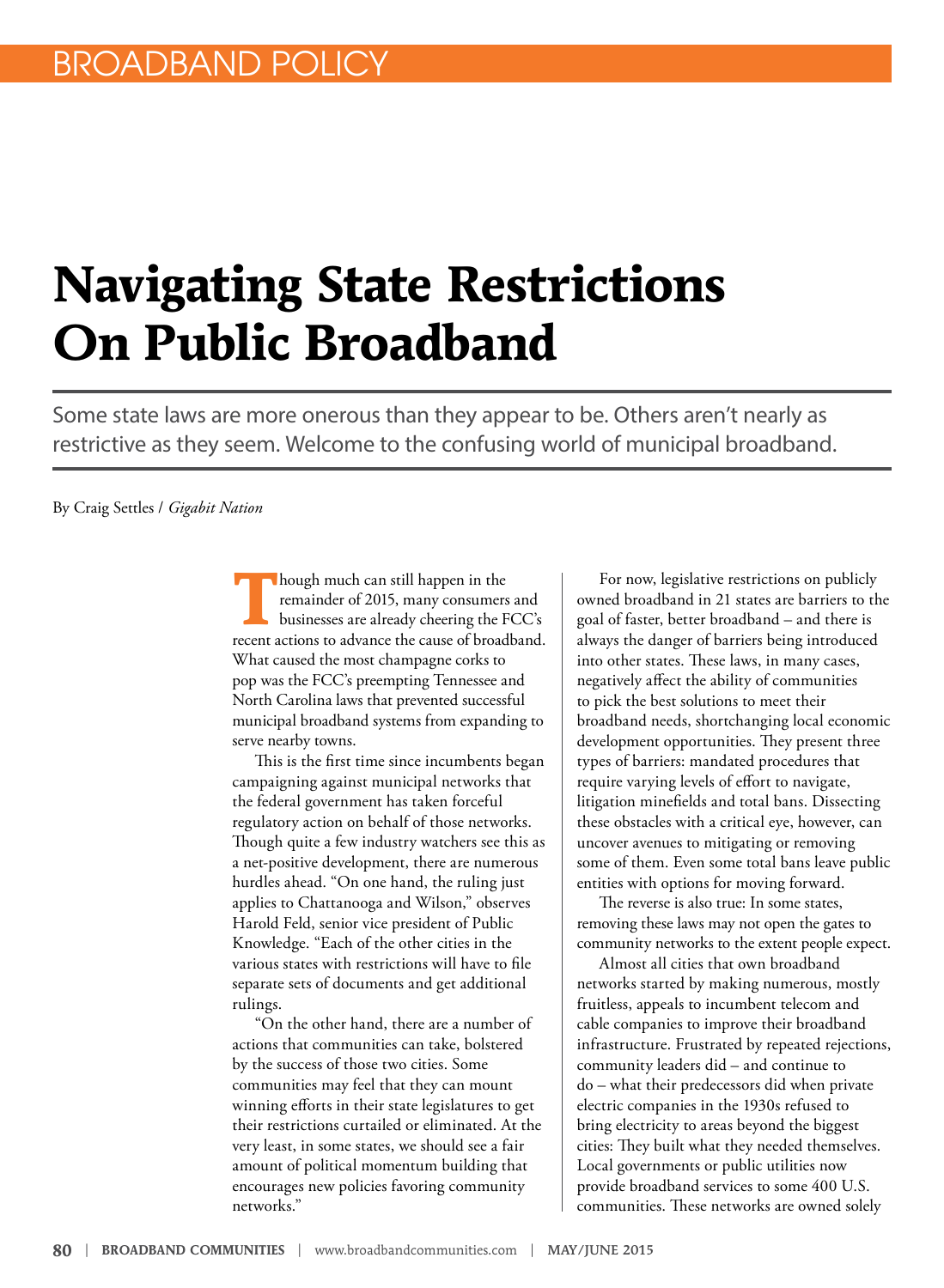by public entities or by public‐private partnerships.

In response, 20 state legislatures passed laws that restricted publicly owned networks to varying degrees, and Iowa legislators expanded an existing law for public utilities to require municipalities to pass referenda to provide broadband.

As the battle lines over these laws are drawn nationally and in the states, the big questions are whether the laws should be rolled back and what the impacts of repealing them would be. Would floodgates open and broadband projects spring up everywhere in those states?

Part of the answer to the second question depends on how well communities plan and build their networks. Large‐scale network deployments are costly and complex, and some municipalities lack in‐house resources to successfully design, build and operate their own fiber networks. For these communities to join any wave of new projects, they will need to hire or retain experts in funding sources, infrastructure and multivendor network integration.

Restrictive network laws are not the only barriers to community networks. Local governments have tight budgets and challenges in obtaining funding. According to Curtis Dean, broadband services coordinator for the Iowa Association of Municipal Utilities, "Bond markets are improving, but there's still a hesitation among city officials to pursue this option. In another year, we should see a noticeable increase in bond measures to fund broadband, and, subsequently, more projects."

Progress can also be impeded by local opposition, driven by the free‐ market philosophy that only the private sector should undertake broadband projects – the same philosophy that spurred state legislators to pass these laws in the first place.

In the poorest and most sparsely populated areas, the buildout challenges and operating costs are so high, and revenue prospects are so low, that marshaling support for public

State laws that restrict publicly owned networks fall into three categories: if-then laws, minefield laws and total-ban laws.

networks could be difficult. Similarly populated states without restrictive laws, such as Wyoming, Montana and Arizona, have made little progress in building municipal networks.

#### **IF-THEN LAWS**

State laws that restrict publicly owned networks fall into three categories – if‐then laws, minefield laws and total‐ ban laws.

If-then laws pose requirements rather than restrictions: If a community meets requirement X, then it can build a network. Several states, such as Iowa and Colorado, require communities to hold referenda: If a ballot measure passes, then the community can build a network. In Pennsylvania and some other states, a community needs to present its broadband wishes to the incumbent provider. If the incumbent won't build the network it requires, then the community can move forward to build its own.

A major barrier in these if‐then states appears to be one of perception. Beth McConnell, policy director of the Philadelphia Association of Community Development

Corporations, says, "Unfortunately, many communities honestly believe that the state has a complete prohibition of any kind of public‐ owned networks." Cambria County navigated the waters and built a network, but despite that county's success, no other Pennsylvania community followed its lead. (Kutztown built a municipal network before the law was enacted.)

In states that require referenda, many communities fear a referendum is a near-impossible mountain to climb because incumbents will crush them in an electoral battle. However, Longmont, Colo., and other towns in Colorado and Iowa have created a roadmap for winning referenda. Longmont, backed with \$5,000 in contributions, passed its second referendum by a 2–1 margin despite Comcast's spending \$350,000 to oppose the measure. In November 2014, eight Colorado communities faced almost no opposition to passing referenda to take back their authority to pursue public broadband, and Estes Park, Colo., overwhelmingly passed a referendum in February 2015.

| <b>IF-THEN LAWS</b> | <b>MINEFIELD LAWS</b> | <b>TOTAL BANS</b> |
|---------------------|-----------------------|-------------------|
| Alabama             | Florida               | <b>Arkansas</b>   |
| California          | Louisiana             | Missouri          |
| Colorado            | North Carolina        | Montana           |
| lowa                | South Carolina        | Nebraska          |
| Michigan            | Utah                  | <b>Tennessee</b>  |
| Minnesota           |                       | Virginia          |
| Nevada              |                       |                   |
| Pennsylvania        |                       |                   |
| Washington          |                       |                   |
| Wisconsin           |                       |                   |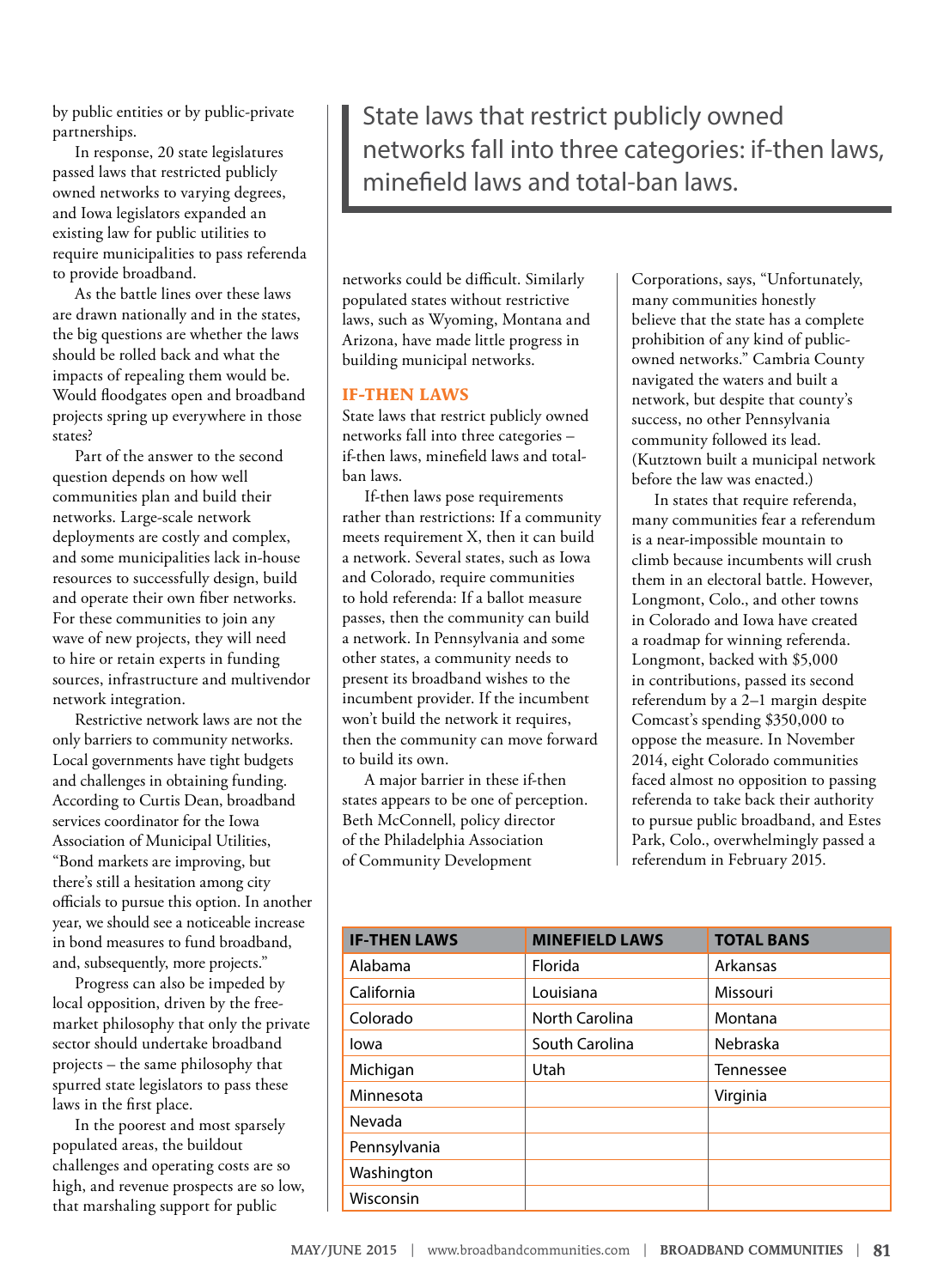## BROADBAND POLICY

Even in states without restrictive laws, only a small percentage of communities pursues public networks. State laws are not the only obstacles to financing and running a network.

#### **MINEFIELD LAWS**

These laws were written with the intent of prohibiting publicly owned networks, though they don't come right out and say so. Some of these laws create multiple layers of rules that are so onerous as to make compliance a significant financial burden. Others are worded so vaguely that they become minefields in which one wrong step could trigger incumbents to take legal action. North Carolina and Louisiana are two states with laws of this type.

Small, rural communities in these states are particularly disadvantaged because they don't have the legal resources and experience to battle incumbents' legal teams. Midsize cities, such as Lafayette, La., and Chattanooga, Tenn., have greater resources and were able to overcome major legal challenges, but they would have preferred to avoid the costs and delays of legal battles. In general, these laws have so many levels of restrictions and requirements that often the best way – though not the only way – for cities to move forward is for legislators to reverse all or parts of the laws or for the FCC to preempt the laws.

## **TOTAL BAN LAWS**

These laws typically are short and unambiguous: Public entities are prohibited from providing services, or they can provide services only to a limited audience and only on a wholesale basis. However, some of these laws have loopholes that can be exploited.

Though Texas law prohibits public entities from owning or operating telecommunications services and is often believed not to allow municipal broadband, I have not included it on

the list. As Clarence West, a Texas telecom attorney, pointed out in a filing with the FCC, "Texas cities are not prohibited from providing Internet connectivity, as it is … federally classified as an 'information service' and not a 'telecommunications service.'" Texas cities have provided Internet connectivity on a citywide basis, and Greenville, Texas, currently provides both cable and Internet access service.

The FCC's recent move to reclassify ISPs under Title II as a telecommunications service might throw a shadow of doubt over Texas. "This does raise an interesting question, depending on how the state of Texas defines 'telecommunications service' in their state code for this purpose," says Feld. "All these definitions are state-dependent. If a state explicitly ties its definition to the federal definition, then broadband would now become a telecommunications service once the FCC order on net neutrality becomes effective." More legal work for the cities' attorneys.

## **OVERCOMING OBSTACLES**

I was surprised, while researching these laws, that community leaders in many states believe there are total bans on municipal broadband when, in fact, barriers are relatively small or at least manageable for cities willing to put in some hard work.

In the if-then states, digging into the details of the laws can give communities a clear understanding of what they need to do. The minefield states include some that have so many barriers they may as well have total bans and others, such as Florida and Tennessee, in which stouthearted communities with

good lawyers have reasonable shots at overcoming the barriers.

That said, in many of the 21 states, the threat, however vague, of an incumbent lawsuit is always there. Communities whose constituents have a strong need for faster, better broadband have to decide whether the fear of legal action outweighs meeting that need. I expect in another two years that the pressure to save struggling economies will drive communities to take the risks.

## **RECOGNIZING OTHER OBSTACLES**

If these laws disappear tomorrow, then what happens?

Advocates trying to counter the effects of anti‐muni-network laws need to have realistic expectations about what they hope to achieve. According to many of those interviewed for this report, removing the laws would be a net positive in terms of increasing the number of community networks. However, other barriers would remain.

The age and political disposition of elected officials won't be affected by changing laws. Anecdotal evidence abounds that elected officials in quite a few small towns and rural counties are nearing retirement age, lack technology experience, and are conservative and not open to publicly owned networks, even in politically blue states.

Even in states without restrictive laws, only a small percentage of communities is pursuing public networks. This indicates what might happen were restrictive laws to disappear. "I don't think floodgates would open," states Bill Clark, the county administrator of Orangeburg County, in South Carolina. "Some municipal entities that have the personnel who can handle this will consider building their own, and a few public‐private partnerships might form."

Mark Feest, general manager of CC Communications in Churchill County, in Nevada, adds, "It's possible that CC Communications could help others fund networks, but our offer wasn't embraced a couple years ago."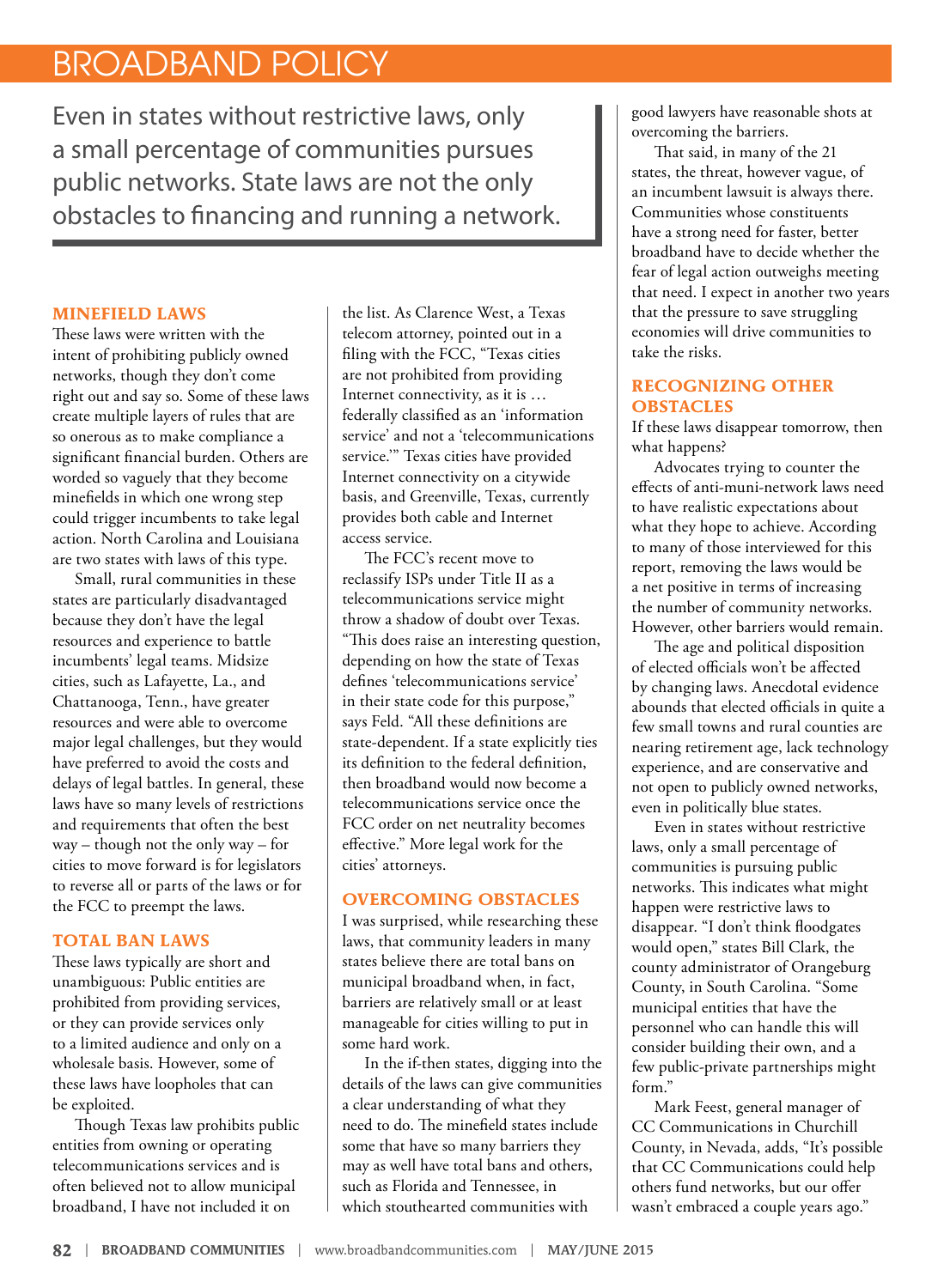On the other hand, in 2008, 35 North Carolina communities were ready to pursue public networks but backed away after their state law passed, and Chattanooga's EPB cites various requests from neighboring communities to come to their towns.

Thus, if laws are rolled back in Tennessee and North Carolina, the first wave of communities to get municipal broadband likely would be those that convince existing municipal networks to expand into unserved areas. Communities in these states that want to build networks from scratch will need well-thought-out strategies for funding them.

In Iowa, "the main barrier also is financing," says Curtis Dean. "Those cities that voted to become broadband utilities but haven't built a network yet don't have a lot of money sitting around." Ken Fellman, vice president at the Denver‐based law firm of

Kissinger & Fellman and adviser to many public broadband projects, believes most Colorado cities would explore public network strategies, particularly if an organization such as Google offered to step in to help fund them. Even communities in the conservative state of Louisiana would consider government‐owned networks if someone else financed them.

#### **A NONPARTISAN ISSUE**

Conventional wisdom says that legislatures with conservative majorities usually oppose public networks and strongly progressive legislatures support them. However, in 2014, you couldn't always tell a book by its partisan cover. A conservative member of the North Carolina legislature encouraged a group of local government IT officials to elect representatives who favor community networks and indicated that legislators are having doubts about their law.

In Tennessee, eight bills to modify state restrictions worked their way toward passage in the Tennessee assembly and senate until – according to state Sen. Janice Bowling, the Republican sponsor of one such bill – an AT&T executive made a veiled threat of litigation. On the other side of the aisle, several Democratic legislators organized to reverse Colorado's public broadband restrictions until their leaders told them the bill couldn't be touched. Democrats at that time controlled the state house of representatives and had a slim majority in the senate.

Conversely, in deep-blue California, only one of several recent broadbandrelated measures introduced in the state legislature or the Public Utility Commission was designed to help municipal networks specifically.

Communities often find the path to better broadband is a nonpartisan call



**ENGINEERING . CONSTRUCTION . PROJECT MANAGEMENT**